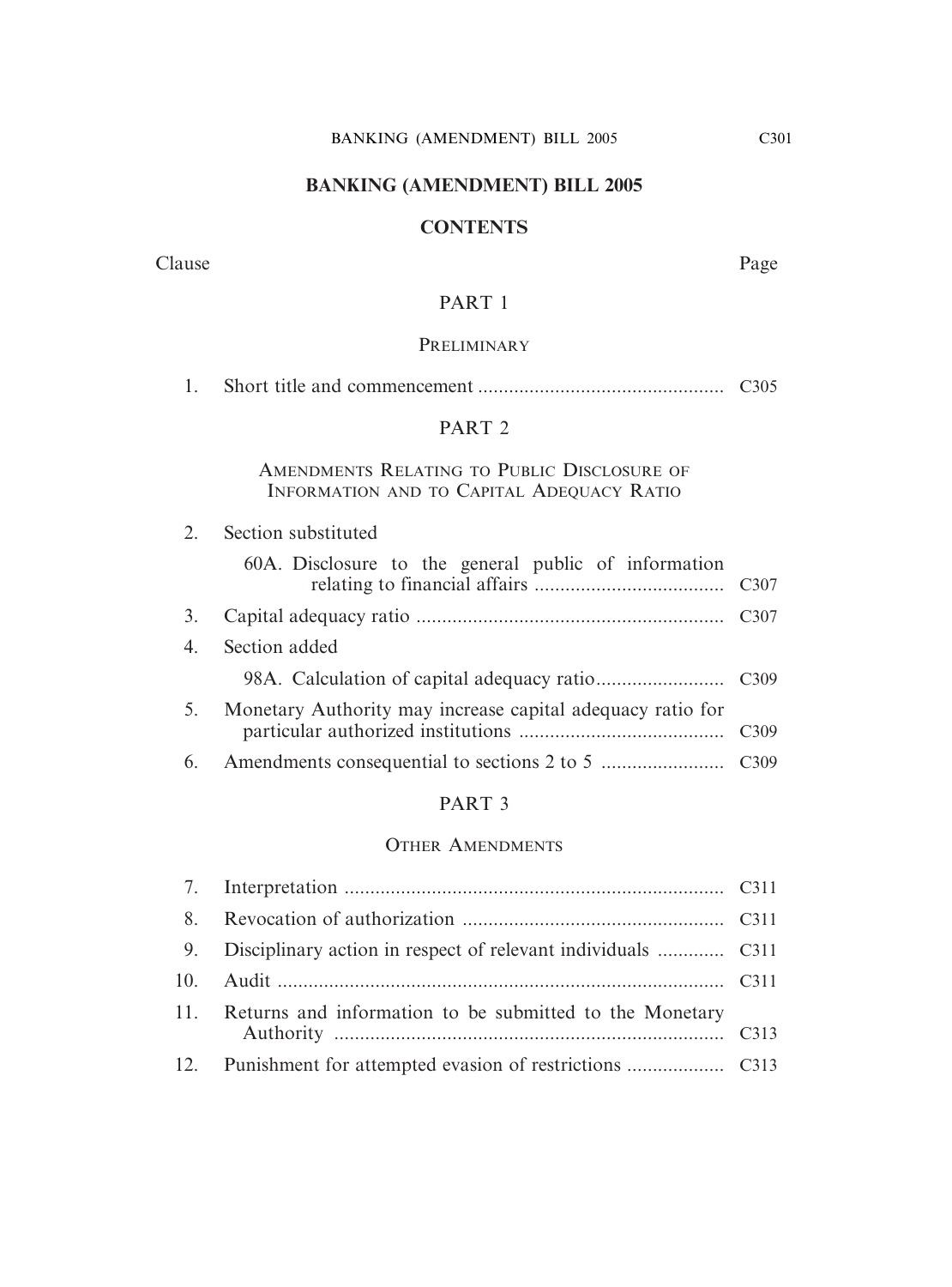| Clause                                                             | Page |
|--------------------------------------------------------------------|------|
| 13. Executive officers of registered institutions require Monetary |      |
|                                                                    |      |
| Schedule Amendments consequential to sections 2 to 5 of this       | C315 |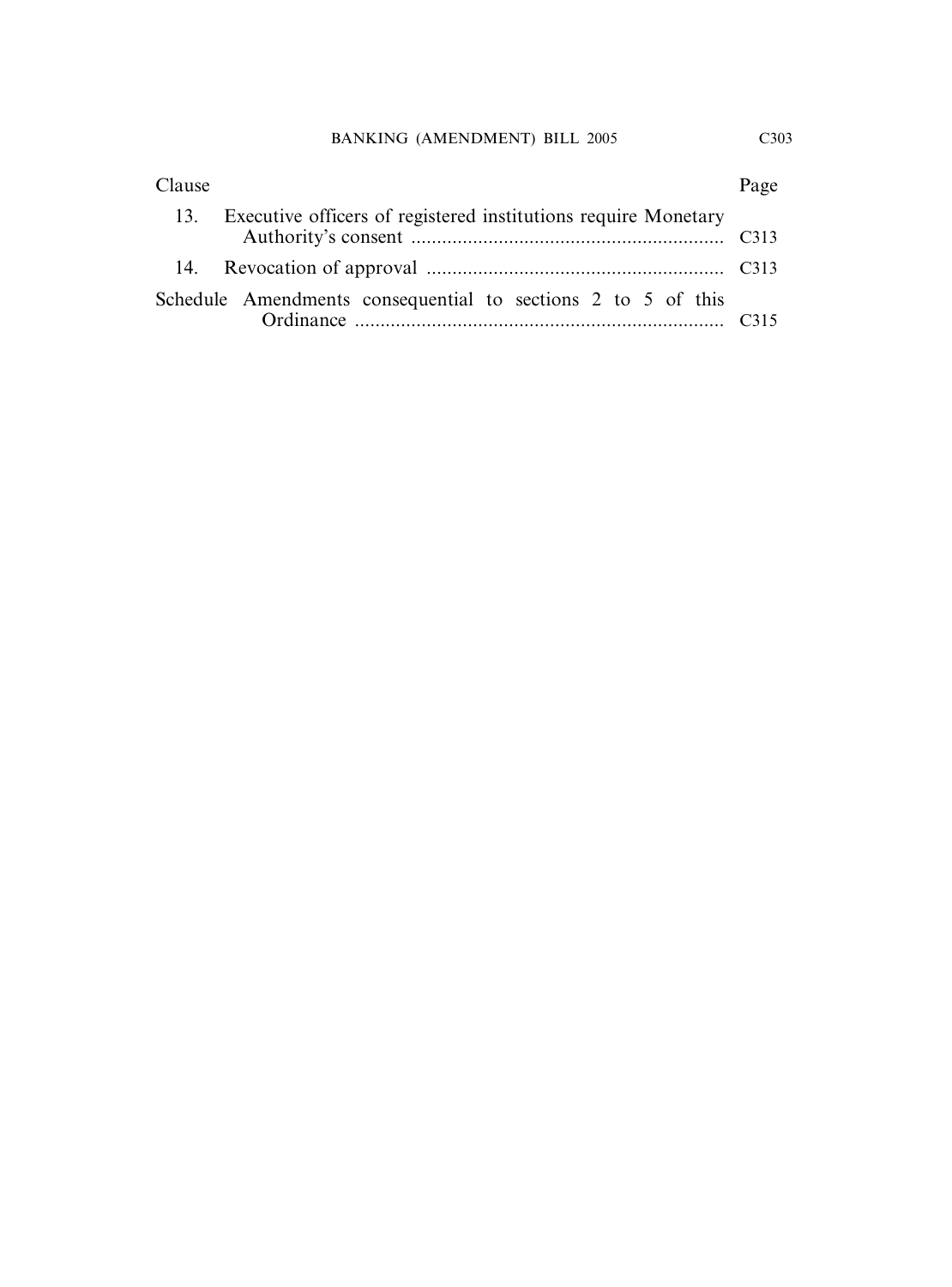# A BILL

# To

Amend the Banking Ordinance.

Enacted by the Legislative Council.

# PART 1

#### **PRELIMINARY**

#### **1. Short title and commencement**

(1) This Ordinance may be cited as the Banking (Amendment) Ordinance 2005.

(2) This Ordinance shall come into operation on a day to be appointed by the Secretary for Financial Services and the Treasury by notice published in the Gazette.

#### PART 2

# AMENDMENTS RELATING TO PUBLIC DISCLOSURE OF INFORMATION AND TO CAPITAL ADEQUACY RATIO

#### **2. Section substituted**

Section 60A of the Banking Ordinance (Cap. 155) (as inserted by section 6 of the Banking (Amendment) Ordinance 1999 (42 of 1999) and further amended by section 24(4) of the Banking (Amendment) Ordinance 2001 (32 of 2001)) is repealed and the following substituted—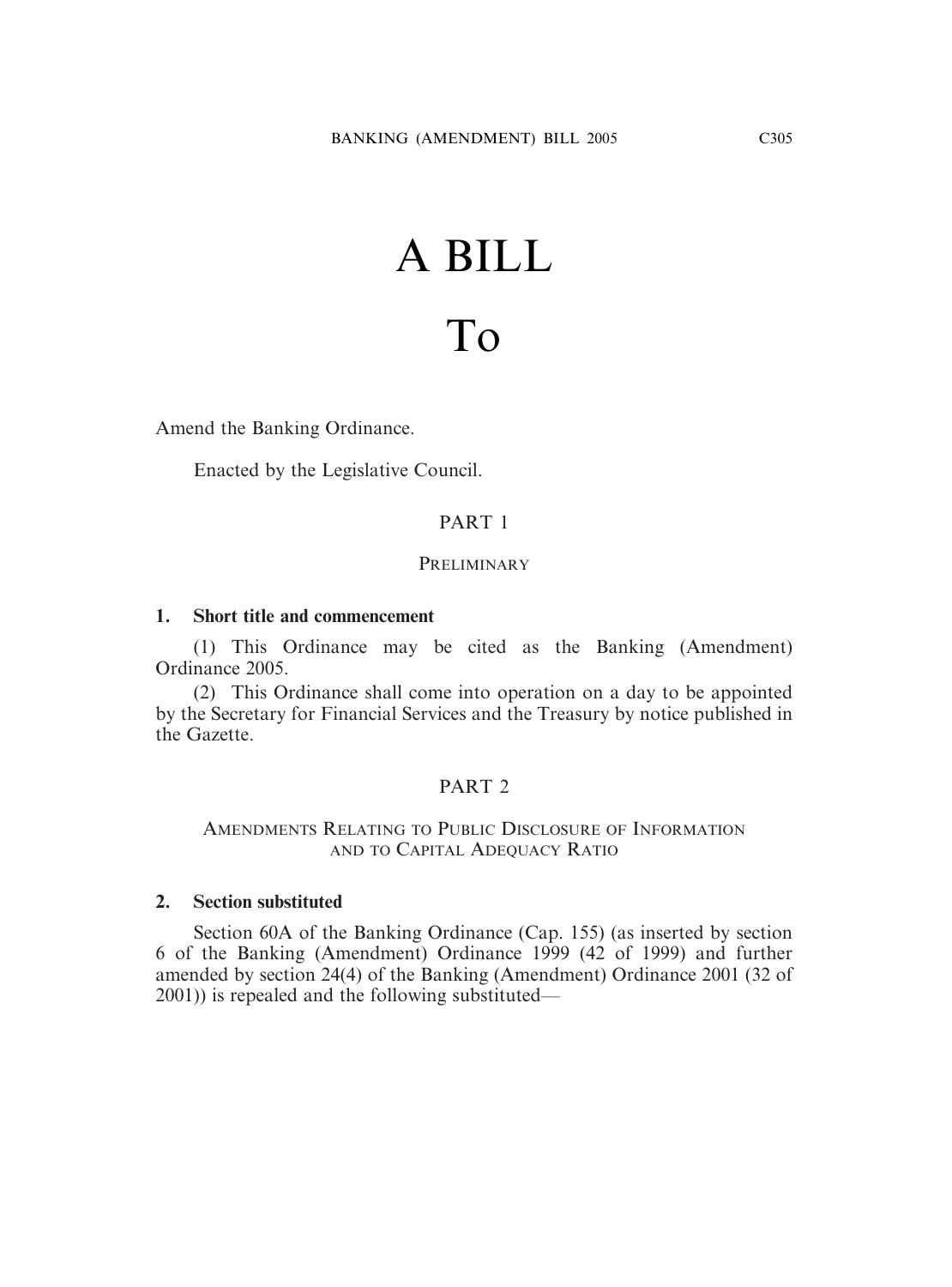# **"60A. Disclosure to the general public of information relating to financial affairs**

(1) The Monetary Authority may, after consultation with the Financial Secretary and the persons specified in subsection (2), make rules prescribing the information to be disclosed to the general public by authorized institutions relating to their state of affairs, profit and loss or capital adequacy ratio and prescribing the manner in which, times at which and periods during which such information shall be so disclosed.

- (2) The persons specified for the purposes of subsection (1) are—
	- (*a*) the Banking Advisory Committee;
	- (*b*) the Deposit-taking Companies Advisory Committee;
	- (*c*) The Hong Kong Association of Banks; and
	- (*d*) The DTC Association.

(3) Rules made under subsection (1) may make different provision for authorized institutions belonging to different classes of authorized institution.

(4) Where an authorized institution fails to comply with any requirement applicable to it contained in rules made under subsection (1), every director, every chief executive and every manager of the authorized institution commits an offence and is liable—

(*a*) on conviction upon indictment to a fine at tier 7; or

(*b*) on summary conviction to a fine at tier 5,

and, in the case of a continuing offence, to a further fine at tier 2 for every day during which the offence continues.

(5) For the avoidance of doubt, it is hereby declared that any requirement under subsection (1) for the Monetary Authority to consult with any person shall not operate to prevent the Monetary Authority from consulting with such other person as the Monetary Authority thinks fit.".

# **3. Capital adequacy ratio**

Section 98(1) is amended by repealing everything after "with" and substituting "subsection (2) and rules made under section 98A(1).".

# **4. Section added**

The following is added—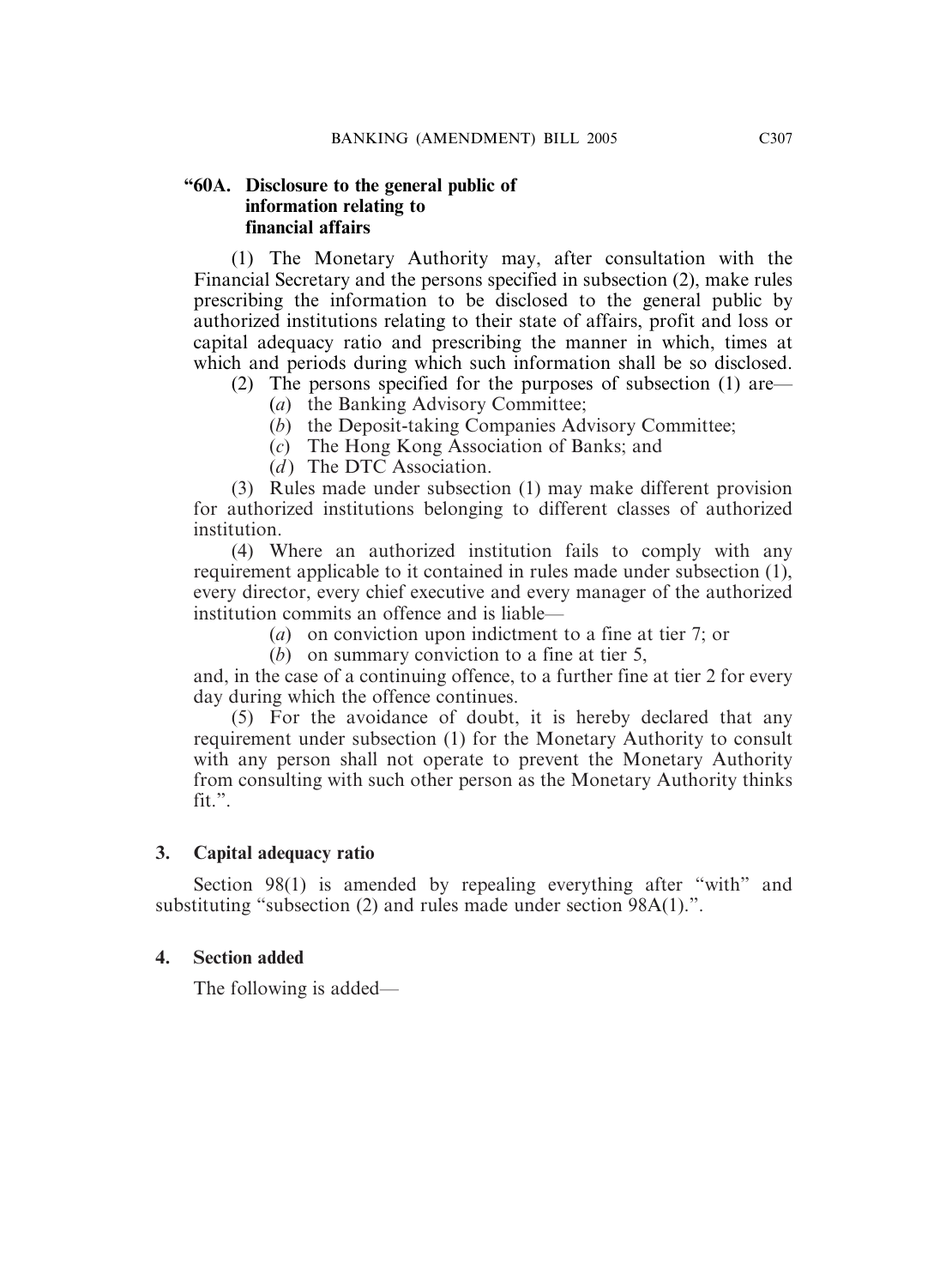#### "**98A. Calculation of capital adequacy ratio**

(1) The Monetary Authority may, after consultation with the Financial Secretary and the persons specified in subsection (2), make rules prescribing the manner in which the capital adequacy ratio of authorized institutions shall be calculated.

(2) The persons specified for the purposes of subsection (1) are—

- (*a*) the Banking Advisory Committee;
- (*b*) the Deposit-taking Companies Advisory Committee;
- (*c*) The Hong Kong Association of Banks; and
- (*d*) The DTC Association.

(3) Rules made under subsection (1) may provide for the Monetary Authority, on application made to him by any person aggrieved by a decision made by the Monetary Authority under those rules, to review his decision.

(4) For the avoidance of doubt, it is hereby declared that any requirement under subsection (1) for the Monetary Authority to consult with any person shall not operate to prevent the Monetary Authority from consulting with such other person as the Monetary Authority thinks fit.".

# **5. Monetary Authority may increase capital adequacy ratio for particular authorized institutions**

Section 101(1) is repealed and the following substituted—

"(1) The Monetary Authority may, after consultation with an authorized institution, by notice in writing served on it vary the capital adequacy ratio specified in section 98(1) in relation to that institution by increasing the ratio to not more than 16 per cent and, where the ratio is so varied, the other provisions of this Part shall, in relation to that institution, apply as if the ratio specified in section 98(1) were the ratio as so varied.".

# **6. Amendments consequential to sections 2 to 5**

The amendments set out in the Schedule shall have effect.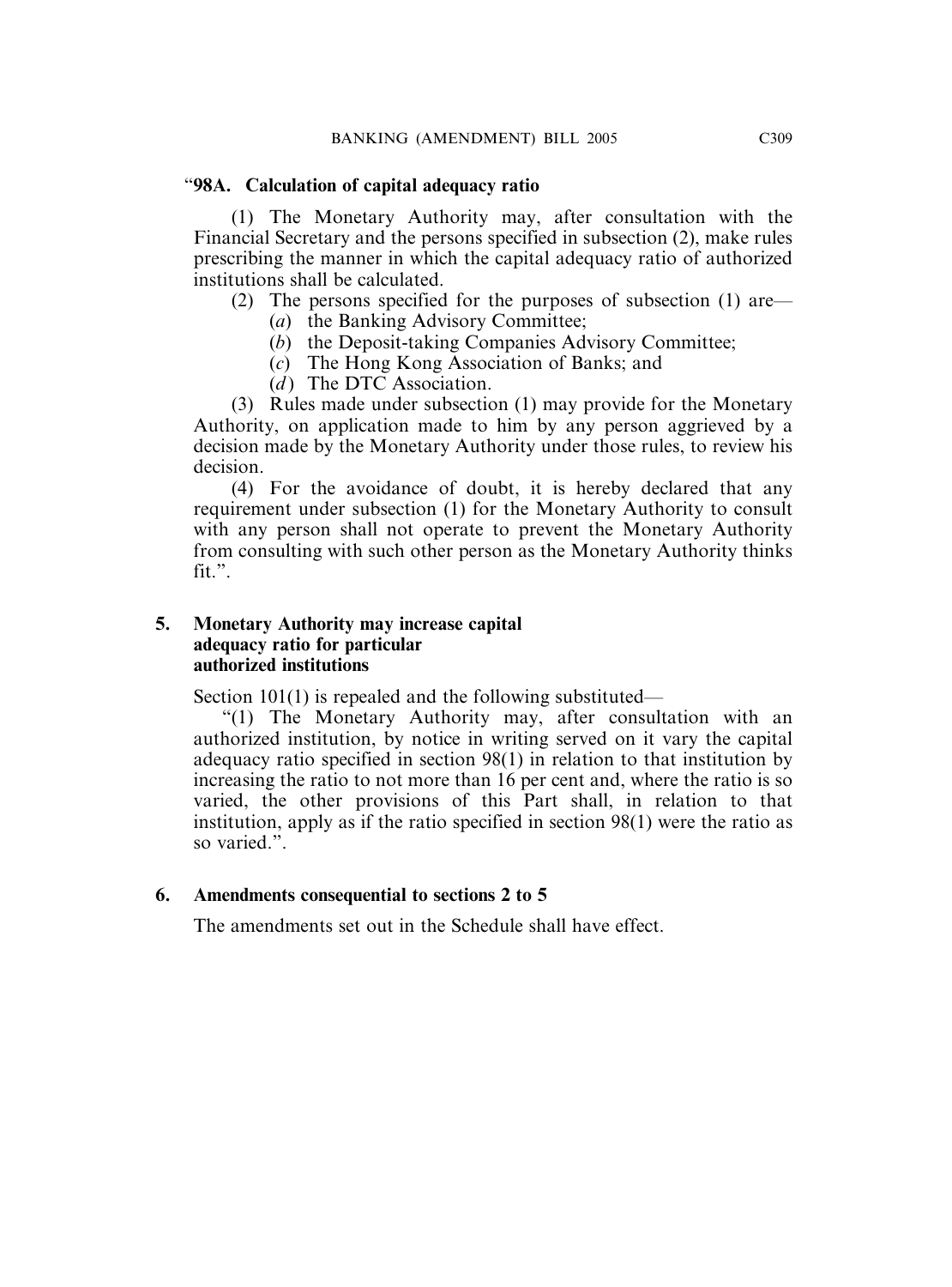#### PART 3

#### OTHER AMENDMENTS

#### **7. Interpretation**

(1) Section 2(8) is amended by adding ", other than section 14," after "Ordinance".

(2) Section 2 is amended by adding—

"(18) Any provision of this Ordinance that purports to impose criminal liability on every manager of an authorized institution or other company in the event of a contravention of this Ordinance shall be construed as imposing criminal liability on a manager of an authorized institution or other company only to the extent that the contravention was caused or contributed to by an act or omission on the part of the manager himself or a person under his control.".

#### **8. Revocation of authorization**

(1) Section 22(1) is amended by repealing "subsection (3)" and substituting "subsections  $(1A)$  and  $(3)$ ".

(2) Section 22 is amended by adding—

"(1A) The requirement in subsection (1) to consult the Financial Secretary before proposing to revoke the authorization of an authorized institution shall not apply where the ground for the revocation of the authorization of the authorized institution is a request in writing by the institution to the Monetary Authority to revoke its authorization.".

#### **9. Disciplinary action in respect of relevant individuals**

Section 58A is amended by adding—

"(4A) Where the Monetary Authority has exercised his power under subsection (1) against a relevant individual, the Monetary Authority may disclose to the public details of the decision he has made under that subsection, the reasons for which the decision was made, and any material facts relating to the case.".

#### **10. Audit**

Section 59(5) is amended by repealing "or (2)" and substituting ", and every director, every chief executive and every manager of an authorized institution which, without reasonable excuse, contravenes subsection (2)".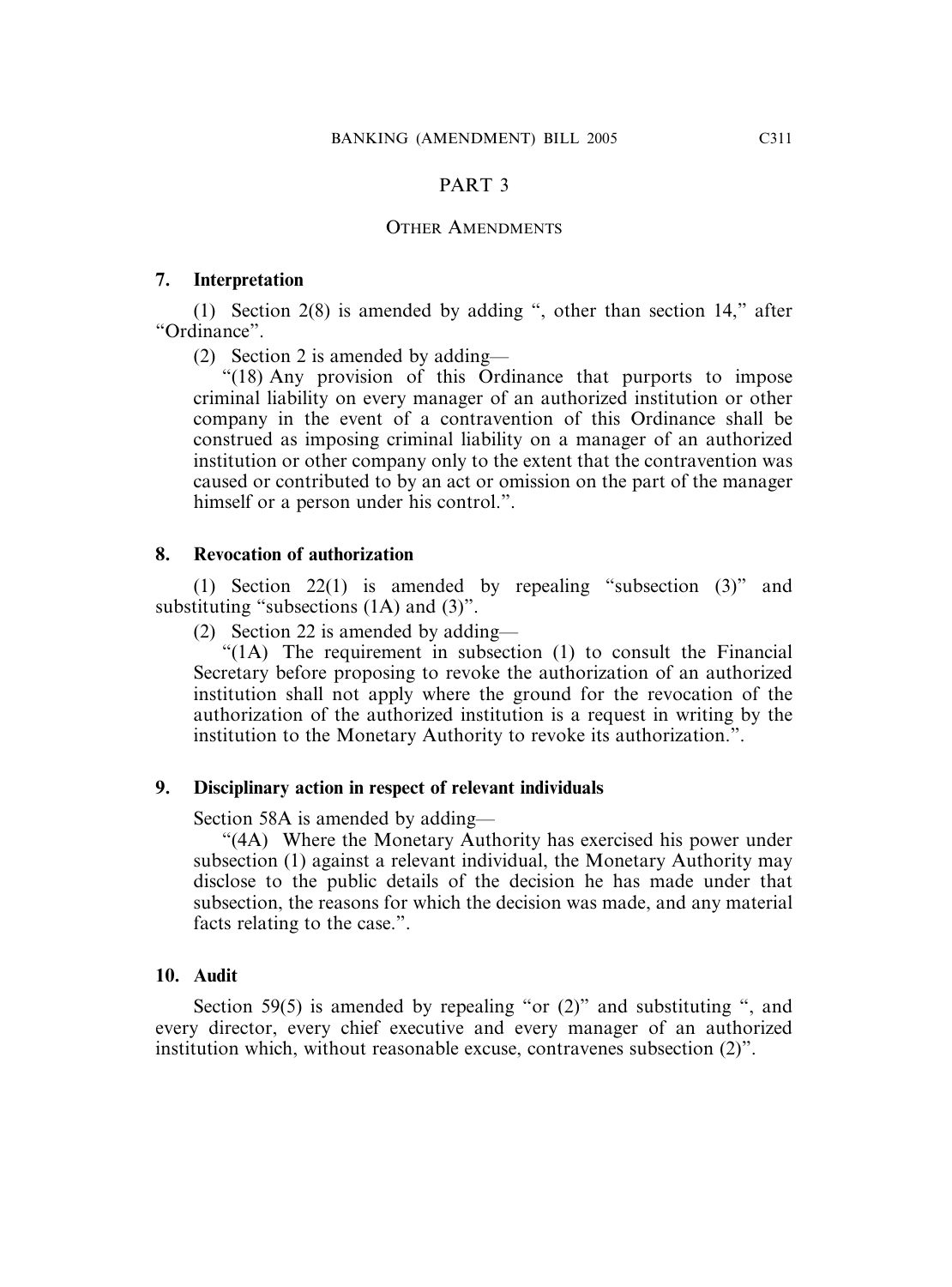#### **11. Returns and information to be submitted to the Monetary Authority**

Section 63(5) is amended by repealing "contravenes subsection (1), or fails to comply with any requirement under subsection (3) or (3A)," and substituting ", without reasonable excuse, contravenes subsection (1) or fails to comply with any requirement under subsection (3) or (3A)".

#### **12. Punishment for attempted evasion of restrictions**

Section 70D(2) is amended by repealing "every director, every chief executive and every manager" and substituting "any director, chief executive or manager".

# **13. Executive officers of registered institutions require Monetary Authority**'**s consent**

Section 71C is amended by adding—

"(7A) Where the Monetary Authority has exercised his power under subsection (4) against an executive officer, the Monetary Authority may disclose to the public details of the decision he has made under that subsection, the reasons for which the decision was made, and any material facts relating to the case.".

#### **14. Revocation of approval**

(1) Section 118D(1) is amended by repealing "subsection (2)" and substituting "subsections (1A) and (2)".

(2) Section 118D is amended by adding—

"(1A) The requirement in subsection (1) to consult the Financial Secretary before proposing to revoke the approval of an approved money broker shall not apply where the ground for the revocation of the approval of an approved money broker is a request in writing by the money broker to the Monetary Authority to revoke its approval.".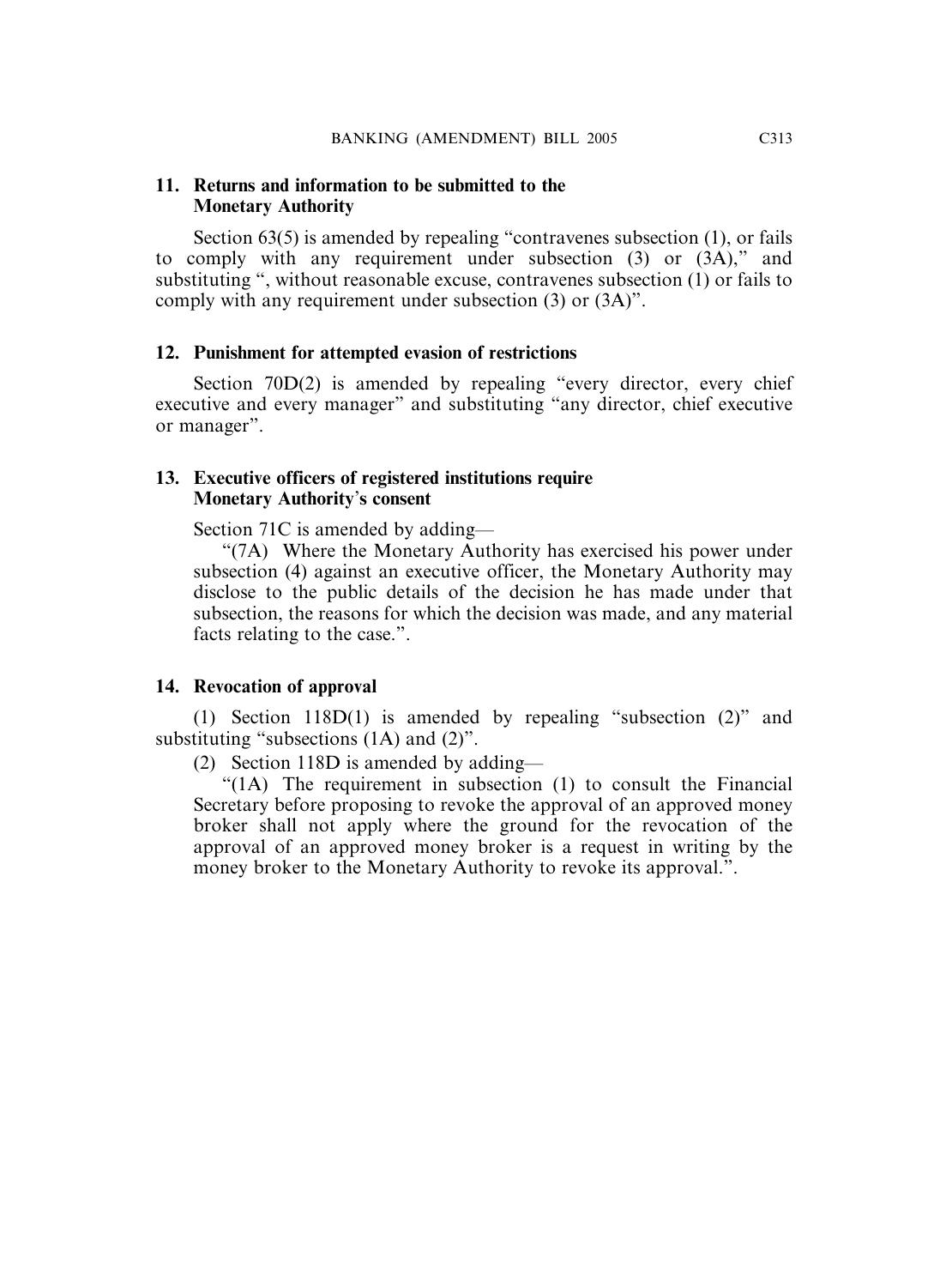SCHEDULE [s. 6]

#### AMENDMENTS CONSEQUENTIAL TO SECTIONS 2 TO 5 OF THIS ORDINANCE

#### PART 1

#### AMENDMENTS TO THE BANKING ORDINANCE AND ITS SUBSIDIARY LEGISLATION

#### **Banking Ordinance**

#### 1. **Interpretation**

(1) The Banking Ordinance (Cap. 155) is amended, in section 2(1), by repealing the definition of "capital adequacy ratio" and substituting—

" "capital adequacy ratio" (資本充足比率), in relation to an authorized institution, means the ratio of the institution's capital base to a value representing the degree of risk of the following kinds to which the institution is exposed—

- (*a*) credit risk, that is to say, the risk of loss from—
	- (i) default by counterparties in on-balance sheet and offbalance sheet items of the institution; or
	- (ii) diminution in the value of such on-balance sheet items of the institution as may for the purposes of this paragraph be prescribed by the Monetary Authority in rules made under section 98A(1);
- (*b*) market risk, that is to say, the potential losses arising from fluctuations in the value of positions held by the institution—
	- (i) for trading purposes in debt securities, interest raterelated contracts, equities and equity-related contracts; and
	- (ii) in foreign exchange, exchange rate-related contracts, commodities and commodity-related contracts; and
- (*c*) operational risk, that is to say, the risk of direct or indirect losses resulting from—
	- (i) inadequacies or failings in the processes or systems, or of personnel, of the institution; or
	- (ii) external events;".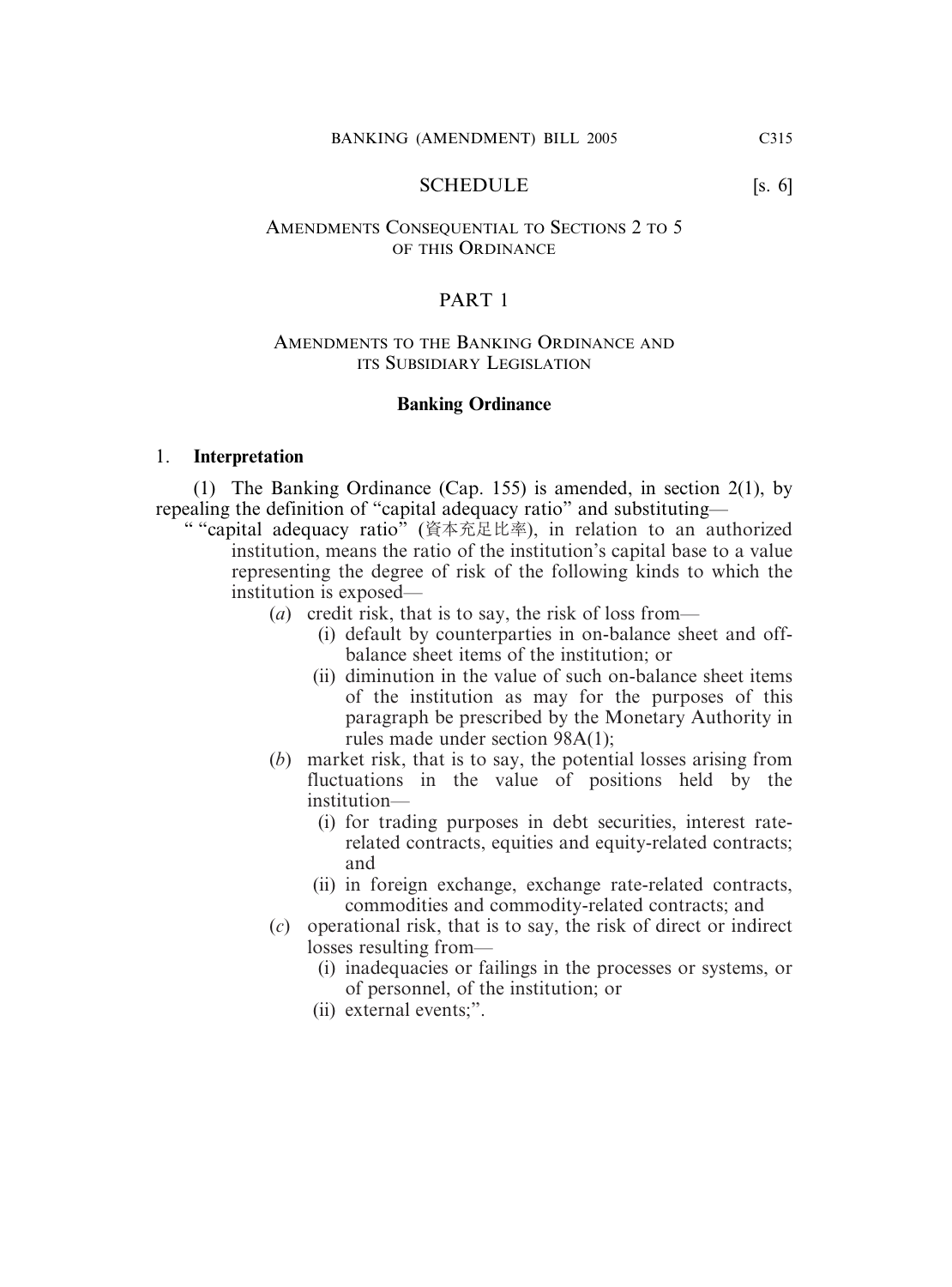(2) Section 2(1) is amended by adding—

- " "capital base" (資本基礎), in relation to an institution, means the sum  $of$ 
	- (*a*) the following amounts, but in each case only to the extent prescribed by the Monetary Authority in rules made under section 98A(1), namely—
		- (i) the paid-up capital of the institution;
		- (ii) the amount standing to the credit of the share premium account of the institution;
		- (iii) the audited retained earnings of the institution; and
		- (iv) the published reserves of the institution; and
	- (*b*) the amounts of such other resources of the institution as may for the purposes of this paragraph be prescribed by the Monetary Authority in rules made under section 98A(1);
	- "multilateral development bank" (多邊發展銀行) means any bank or lending or development body specified by the Monetary Authority under subsection (19);
	- "share premium account" (股份溢價帳)—
		- (*a*) in relation to a company incorporated in Hong Kong, means a share premium account referred to in section 48B(1) of the Companies Ordinance (Cap. 32) maintained in respect of the company;
		- (*b*) in relation to a company incorporated outside Hong Kong, means an account having the same characteristics as a share premium account referred to in section 48B(1) of the Companies Ordinance (Cap. 32) irrespective of its name;
	- "The DTC Association" (DTC  $\triangle \hat{\mathbf{g}}$ ) means The Hong Kong Association of Restricted Licence Banks and Deposit-taking Companies incorporated under the Companies Ordinance (Cap. 32);
	- "The Hong Kong Association of Banks" (香港銀行公會) means the body corporate of that name incorporated by section 3 of The Hong Kong Association of Banks Ordinance (Cap. 364);
	- "Tier 1 country" (第 1 級國家) means Hong Kong and any country or place other than Hong Kong which—
		- (*a*) is a member of the Organization for Economic Cooperation and Development; or
		- (*b*) has concluded a special lending arrangement with the International Monetary Fund associated with the International Monetary Fund's General Arrangements to Borrow,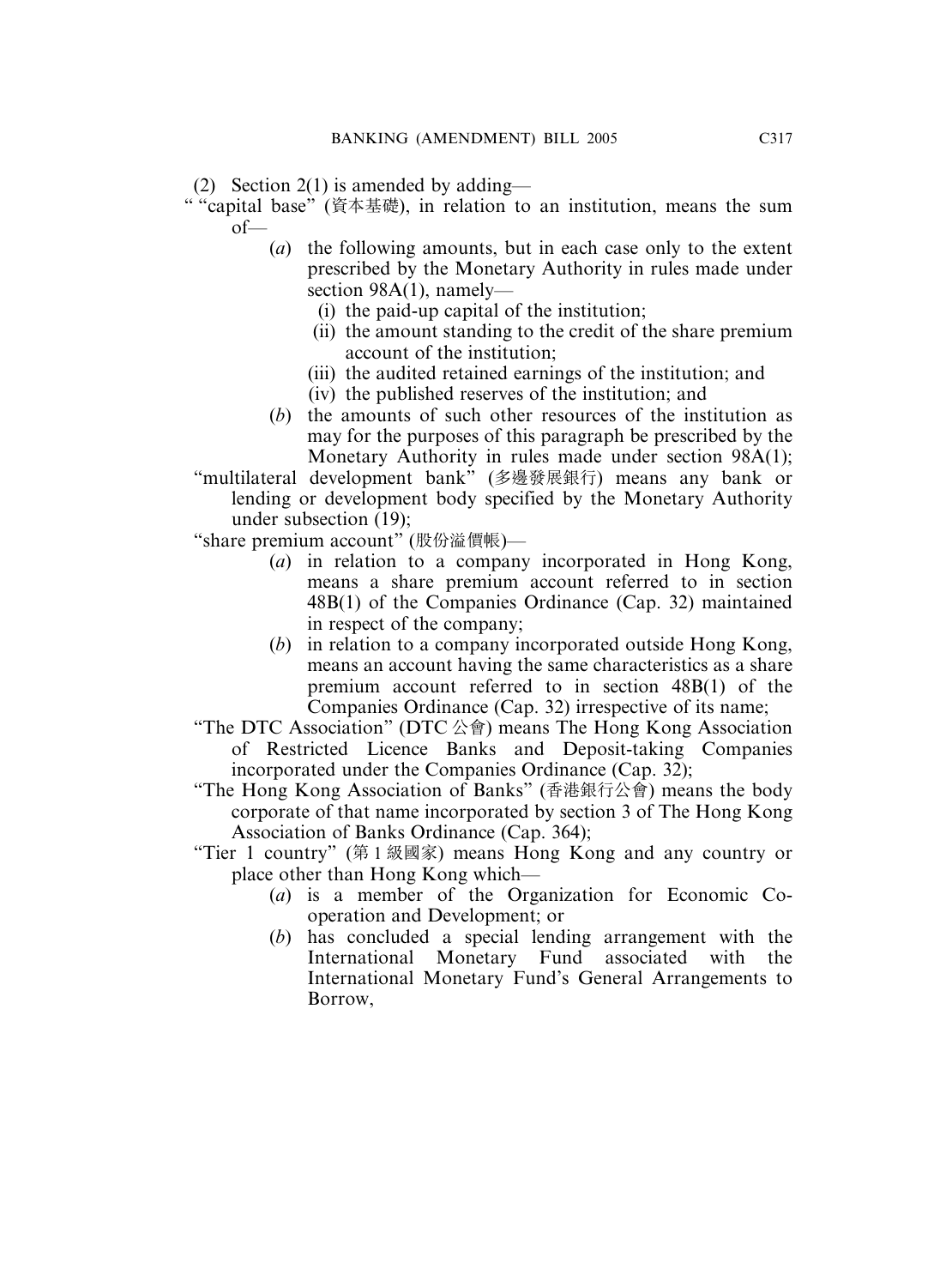but excludes any such country or place which—

- (*c*) has rescheduled its external sovereign debt, whether to central government or non-central government creditors, within the previous 5 years; or
- (*d*) is specified by the Monetary Authority by notice published in the Gazette as being a country or place that is not to be regarded as a Tier 1 country for the purposes of this definition;".
- (3) Section 2 is amended by adding—

"(19) The Monetary Authority may by notice published in the Gazette specify to be a multilateral development bank for the purposes of this Ordinance any bank or lending or development body established by agreement between, or guaranteed by, 2 or more countries, territories or international organizations other than for purely commercial purposes.".

# 2. **Functions of the Monetary Authority**

Section 7(3) is amended by repealing everything after "Gazette" and substituting "guidelines indicating the manner in which he proposes to exercise functions conferred or imposed by or under this Ordinance upon him.".

# 3. **Interpretation and application**

Section 79(2) is amended by repealing everything after "with" and substituting "rules made under section 98A(1).".

# 4. **Limitations on advances by authorized institutions**

- (1) Section  $81(2)(c)$  is repealed and the following substituted—
- "(*c*) the product of—
	- (i) the principal amount of any item that, in relation to the institution, is an off-balance sheet item for the purpose of rules made under section 98A(1); and
	- (ii) the factor specified by the Monetary Authority pursuant to subsection (3) for that item,

where, in respect of that institution, the other party is,".

(2) Section  $81(6)(b)(i)(D)$  is amended by repealing "within the meaning" of the Third Schedule".

- (3) Section 81(8)(*b*) is repealed and the following substituted—
- " $(b)$  the expression "debt securities" (債務證券) shall mean any securities other than shares, stocks or import or export trade bills;".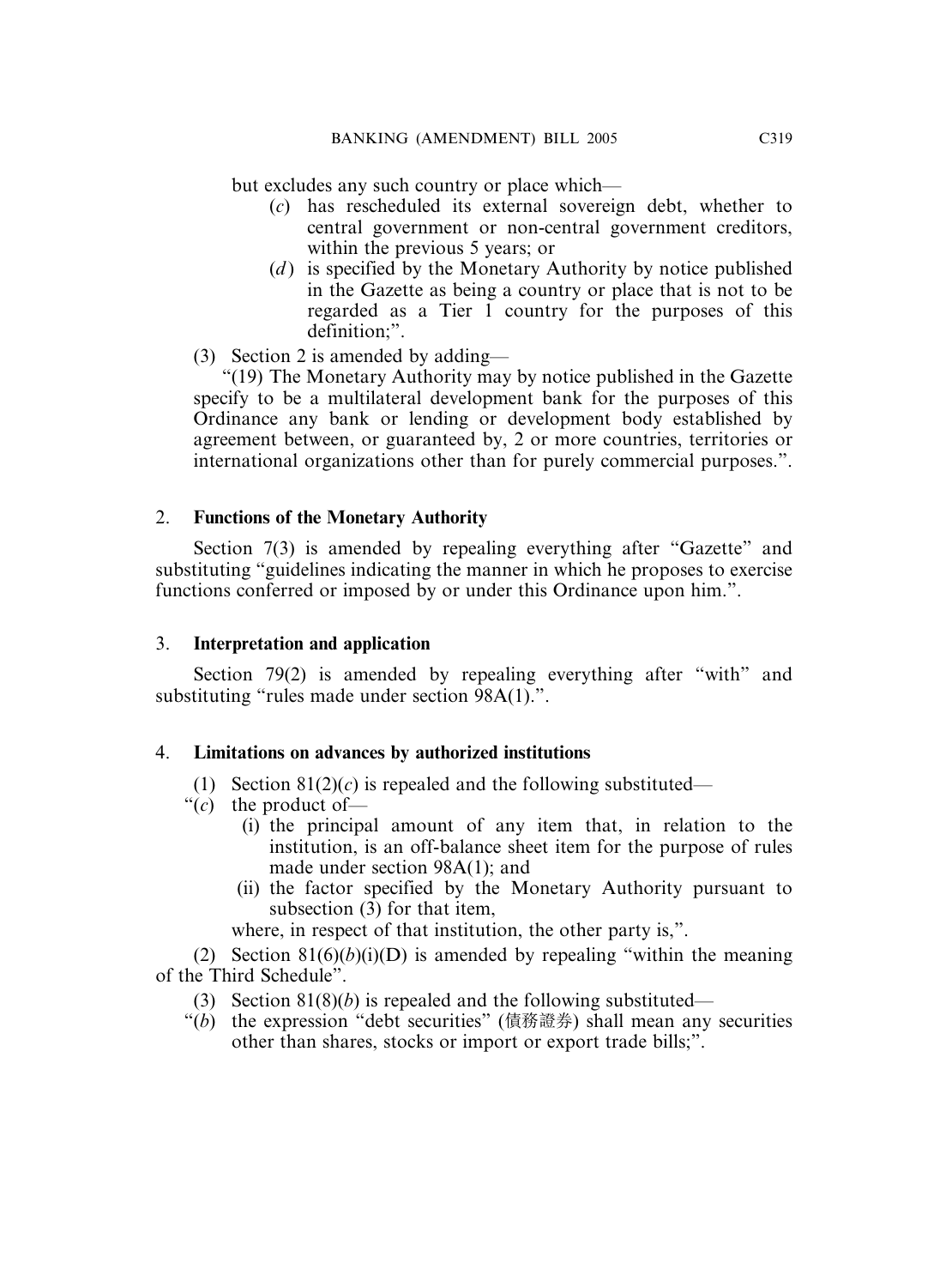# 5. **Appeals**

- (1) Section  $132A(1)$  is amended by adding—
- "( *fc*) a decision of the Monetary Authority, made in the exercise of a power conferred by rules made under section 98A(1), that is a decision to which this paragraph applies by virtue of a declaration made in accordance with subsection  $(1A)$ ;".
- (2) Section 132A is amended by adding—

" $(1A)$  Rules made under section 98A $(1)$  conferring on the Monetary Authority power to make any decision may declare decisions made in the exercise of that power to be decisions to which subsection  $(1)(f_c)$ applies.".

# 6. **Power to amend Schedules**

Section 135(3) is amended by repealing "Third,".

# 7. **Capital adequacy ratio**

The Third Schedule is repealed.

# 8. **Liquidity ratio**

(1) The Fourth Schedule is amended, in paragraph 1, by repealing the definition of "multilateral development bank".

(2) The Fourth Schedule is amended, in paragraph 1, by repealing the definition of "public sector entity in Hong Kong" and substituting—

" "public sector entity in Hong Kong" (香港公營單位) means any entity specified by the Monetary Authority under paragraph 1A;".

(3) The Fourth Schedule is amended by adding—

"1A. The Monetary Authority may by notice published in the Gazette specify to be a public sector entity in Hong Kong for the purposes of this Schedule any entity established by or on behalf of the Government.".

# 9. **Minimum criteria for authorization**

(1) The Seventh Schedule is amended, in paragraph 1(1), by repealing the definition of "share premium account".

(2) The Seventh Schedule is amended, in paragraph  $6(d)$ , by repealing the semicolon and substituting a full stop.

(3) The Seventh Schedule is amended by repealing paragraph 6(*e*).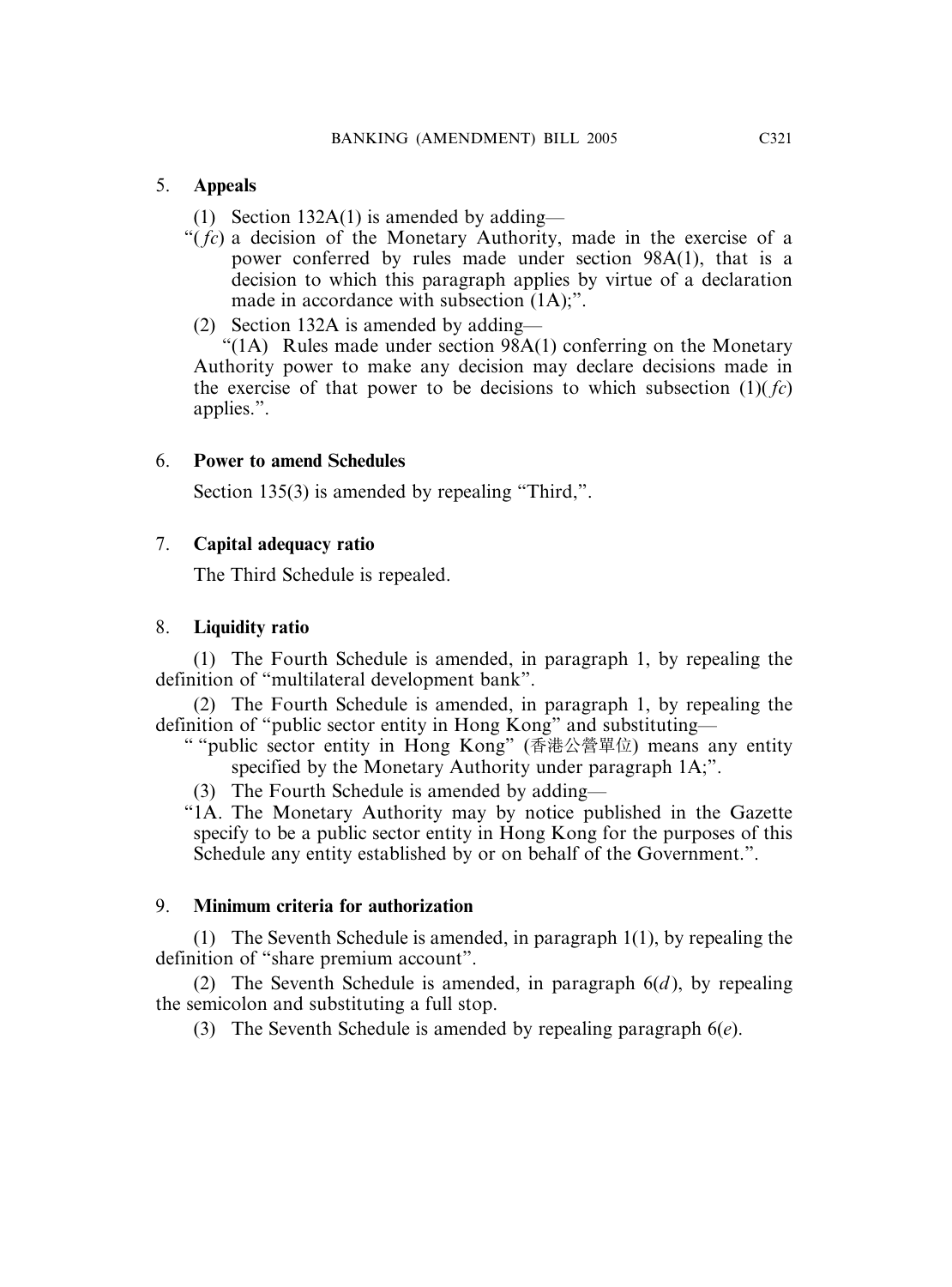(4) The Seventh Schedule is amended, in paragraph 11(*a*), by repealing "and its profit and loss" and substituting ", its profit and loss and its capital adequacy ratio".

#### 10. **Minimum criteria for approval as money broker**

The Eleventh Schedule is amended, in paragraph 1(1), by repealing the definition of "share premium account".

# **Specification of Factors (Financial Exposure of Authorized Institution) Notice**

#### 11. **Repeal**

The Specification of Factors (Financial Exposure of Authorized Institution) Notice (Cap. 155 sub. leg. C) is repealed.

#### **Banking (Specification of Public Sector Entities in Hong Kong) Notice**

#### 12. **Repeal**

The Banking (Specification of Public Sector Entities in Hong Kong) Notice (Cap. 155 sub. leg. E) is repealed.

# PART<sub>2</sub>

#### AMENDMENTS TO OTHER ORDINANCES

#### **Companies Ordinance**

#### 1. **Preferential payments**

Section 265(6) of the Companies Ordinance (Cap. 32) (as amended by the Deposit Protection Scheme Ordinance (Cap. 581)) is amended, in the definition of "excluded person", in paragraph (*c*), by repealing "paragraph 1 of the Third Schedule to" and substituting "section 2(1) of".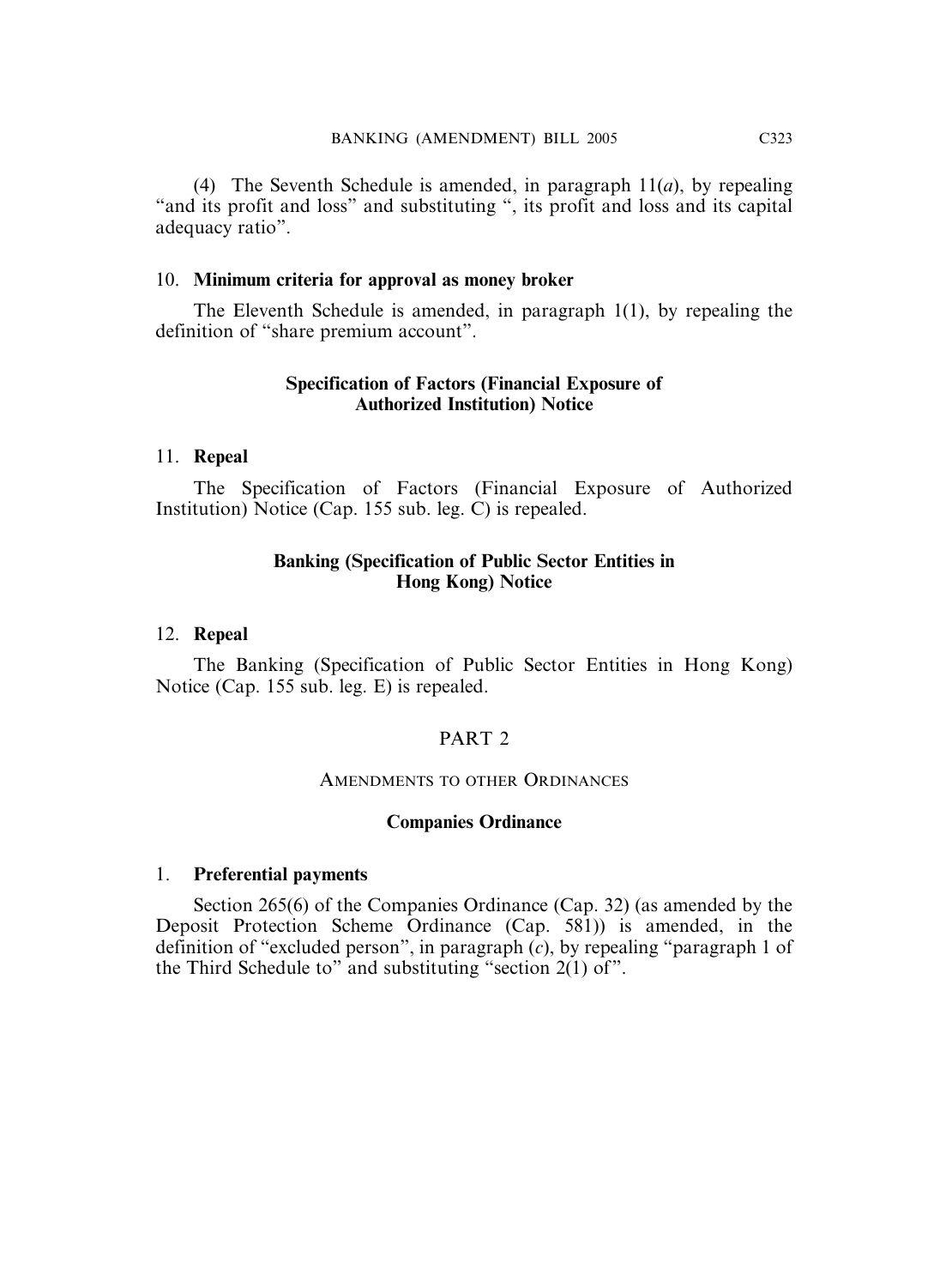#### **Deposit Protection Scheme Ordinance**

# 2. **Deposits specified for purposes of definitions of** "**protected deposit**" **and** "**relevant deposit**" **in section 2(1) of this Ordinance**

Schedule 1 to the Deposit Protection Scheme Ordinance (Cap. 581) is amended, in section 3, in paragraph (*b*) of the definition of "excluded person", by repealing "paragraph 1 of the Third Schedule to" and substituting "section  $2(1)$  of".

#### **Explanatory Memorandum**

The main purpose of this Bill is to amend the Banking Ordinance (Cap. 155) ("the Banking Ordinance") to provide for the introduction of revised banking supervision standards following the publication in June 2004 of the report entitled "International Convergence of Capital Measurement and Capital Standards: a Revised Framework" by the Basel Committee on Banking Supervision (a committee, established by the central bank governors of the Group of Ten countries, which formulates broad supervisory standards, provides guidance and recommends best practice in the area of banking supervision). The framework contained in this report is commonly referred to as "Basel II".

2. The Bill also makes miscellaneous other amendments to the Banking Ordinance, including—

- (*a*) limiting the liability of managers of companies, for certain offences under that Ordinance, to cases where the contravention results from an act or omission on the part of the manager himself or of a person under his control;
- (*b*) introducing a defence of "reasonable excuse" for certain offence provisions under that Ordinance.

#### **Preliminary (Part 1)**

3. Clause 1 contains the short title and a commencement provision.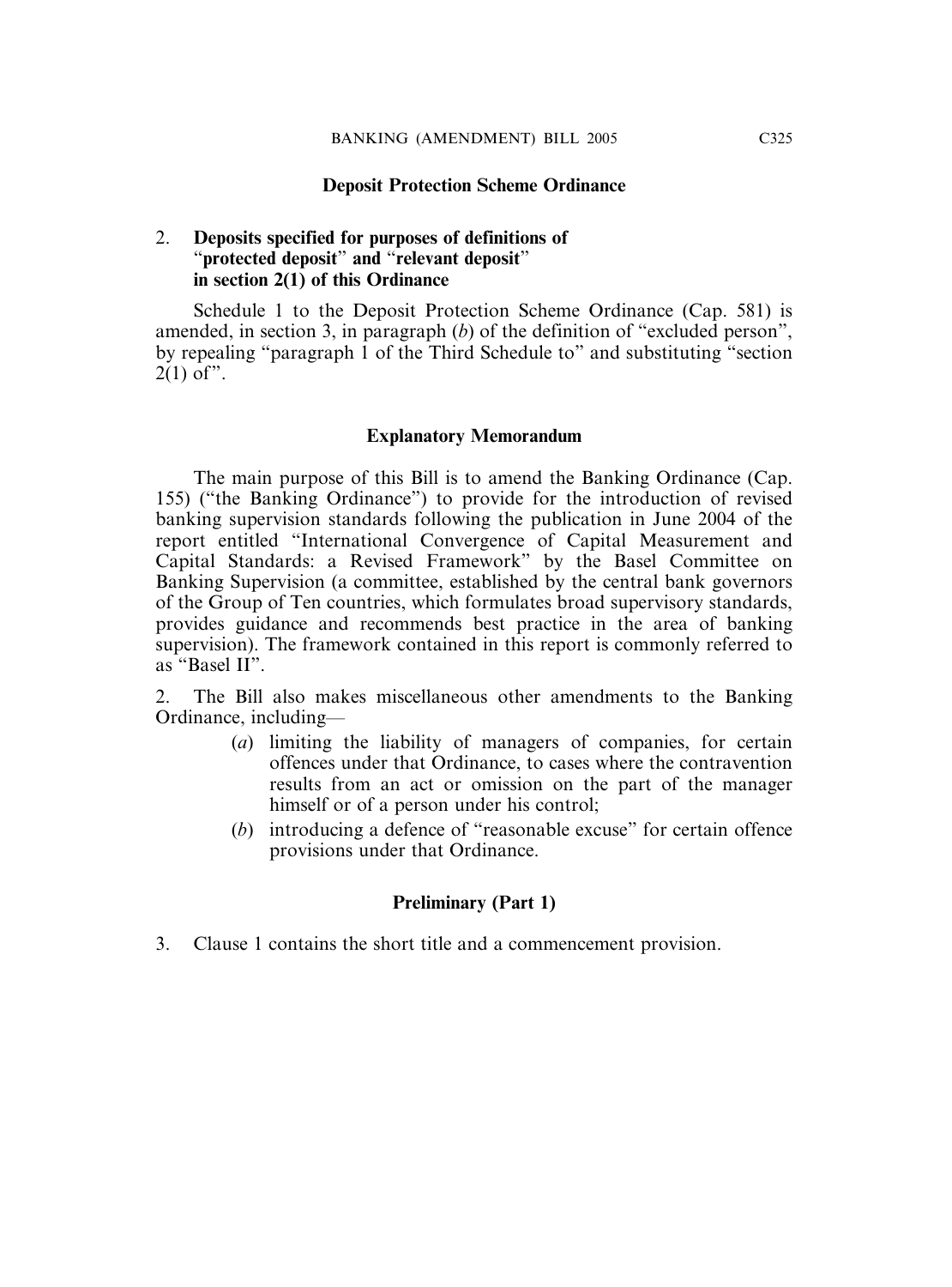# **Amendments relating to public disclosure of information and to capital adequacy ratio (Part 2)**

4. Clause 2 amends section 60A of the Banking Ordinance (this section was inserted by an amendment to the Banking Ordinance in 1999 but has not yet been brought in operation). The amendment expands the scope of the power conferred on the Monetary Authority to require the public disclosure by authorized institutions of information relating to their financial affairs, to include information relating to their capital adequacy ratio. The amendment also provides for the power conferred under that section to be exercised by means of rules made under that Ordinance instead of by notice published in the Gazette.

5. Clause 3 amends section 98(1) of the Banking Ordinance to provide that the capital adequacy ratio of authorized institutions shall be calculated in accordance with rules made under new section 98A of that Ordinance, instead of in accordance with the Third Schedule to that Ordinance.

6. Clause 4 adds new section 98A to the Banking Ordinance to provide for the Monetary Authority to make rules prescribing the manner of calculation of the capital adequacy ratio of authorized institutions.

7. Clause 5 amends section 101(1) of the Banking Ordinance to increase to 16 per cent the maximum ratio to which the capital adequacy ratio of an authorized institution may be varied by the Monetary Authority under that subsection.

8. Clause 6 provides for the consequential amendments set out in the Schedule to have effect.

# **Other amendments (Part 3)**

9. Clause 7(1) disapplies section 2(8) of the Banking Ordinance to section 14 of that Ordinance, to avoid the unintended consequence of a restricted licence bank or deposit-taking company becoming liable for holding a deposit of less than the minimum size allowed under section 14 of that Ordinance by reason only of fluctuation in foreign currency exchange rates.

10. Clause 7(2) adds new section 2(18) to the Banking Ordinance so as to limit the liability of the managers of an authorized institution for certain contraventions under that Ordinance to the case where the contravention is caused or contributed to by an act or omission on the part of the manager himself or a person under his control.